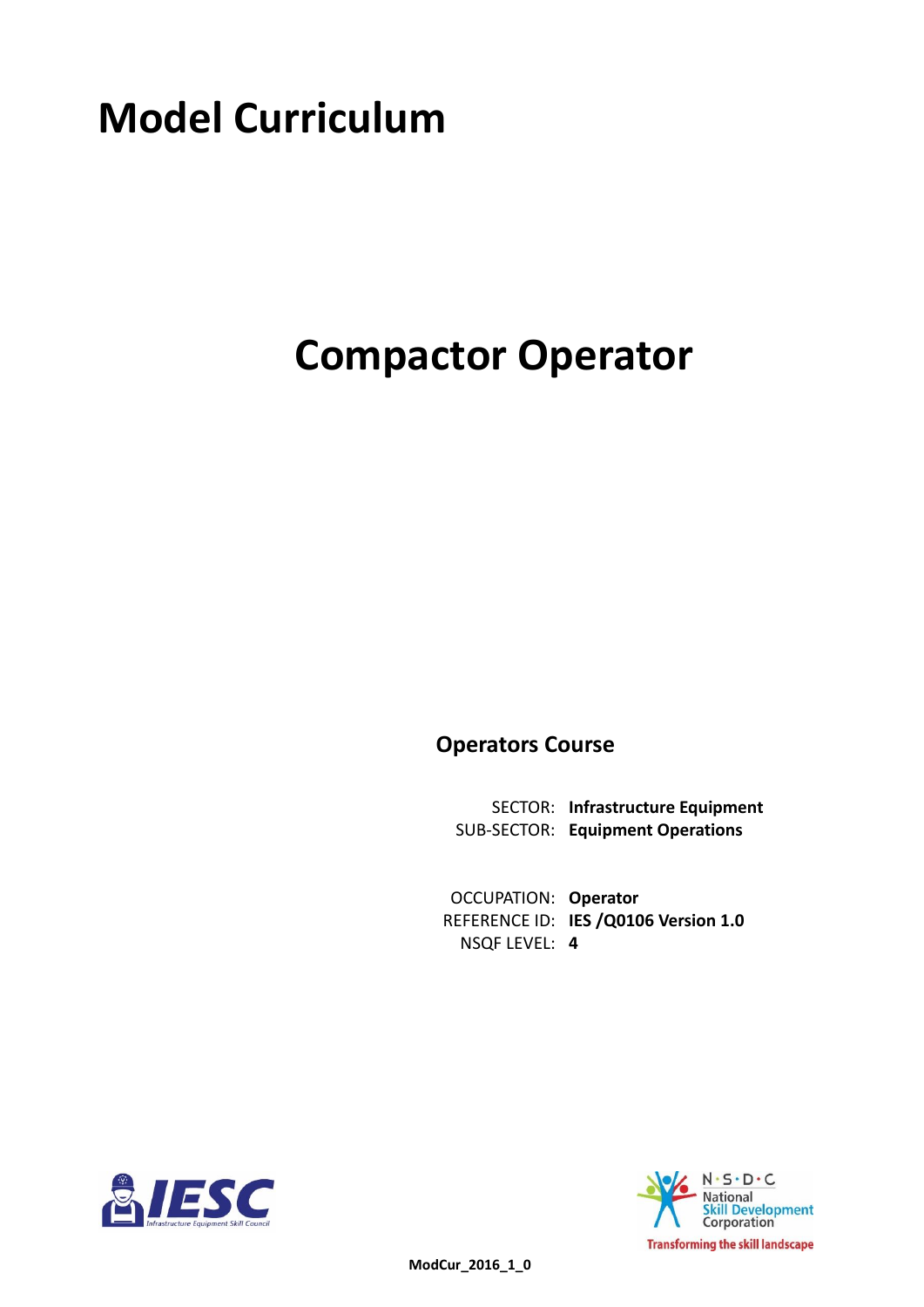### **Table of Content:**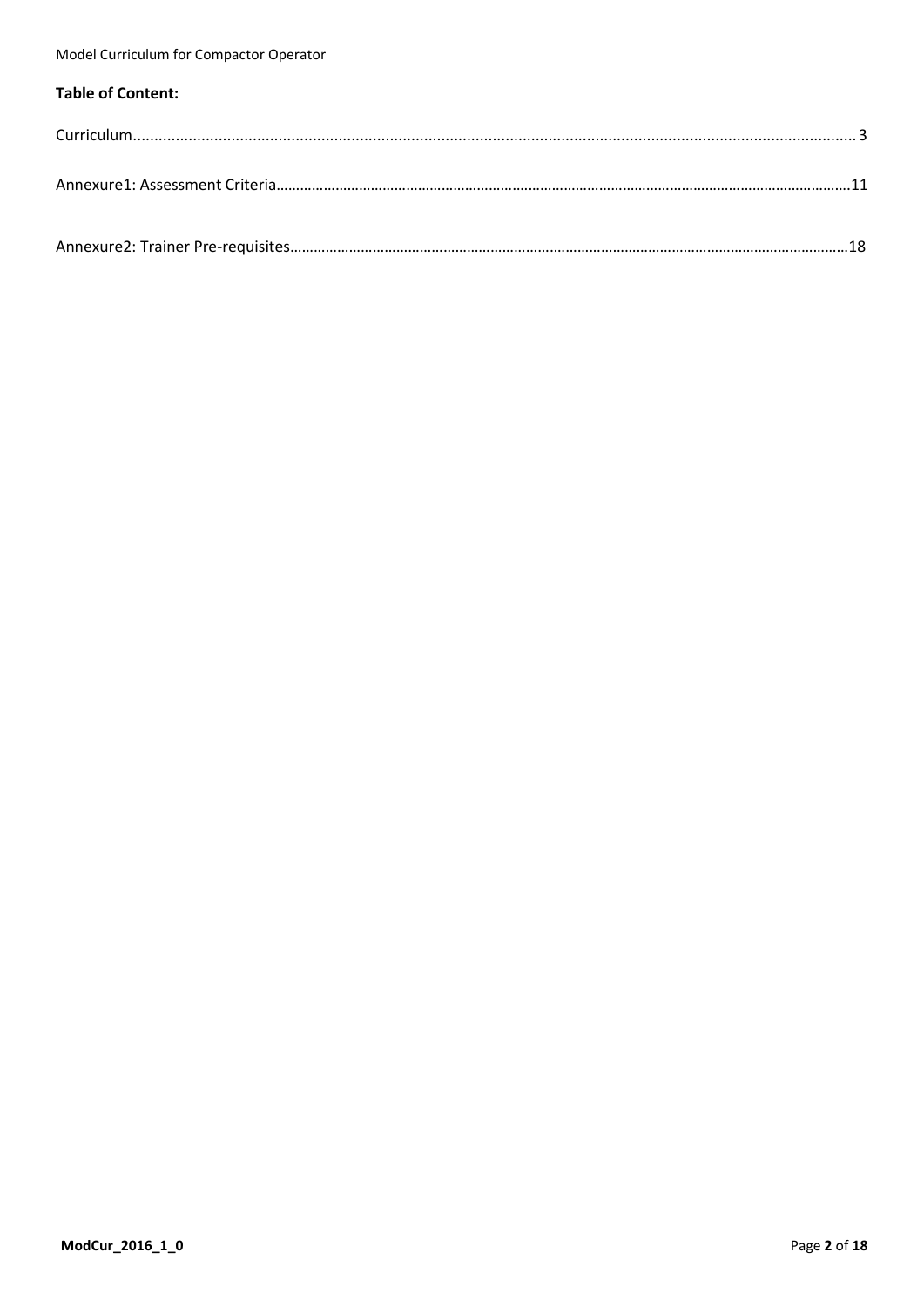<span id="page-2-0"></span>



# **Compactor Operator**

# **CURRICULUM / SYLLABUS**

This program is aimed at training candidates for the job of a "Compactor Operator", in the "Infrastructure Equipment" Sector/Industry and aims at building the following key competencies amongst the learner

| <b>Program Name</b>                               | <b>Compactor Operators Course</b>                |                                                                                                                                                                                                                                                                                                                                                                                                                                                                                                                                                                                                                                                                                                                                                                                                                                                                                                                                    |  |  |  |  |
|---------------------------------------------------|--------------------------------------------------|------------------------------------------------------------------------------------------------------------------------------------------------------------------------------------------------------------------------------------------------------------------------------------------------------------------------------------------------------------------------------------------------------------------------------------------------------------------------------------------------------------------------------------------------------------------------------------------------------------------------------------------------------------------------------------------------------------------------------------------------------------------------------------------------------------------------------------------------------------------------------------------------------------------------------------|--|--|--|--|
| <b>Qualification Pack</b><br>Name & Reference ID. | IES/Q 0106                                       |                                                                                                                                                                                                                                                                                                                                                                                                                                                                                                                                                                                                                                                                                                                                                                                                                                                                                                                                    |  |  |  |  |
| <b>Version No.</b>                                | 1.0                                              | <b>Version Update Date</b><br>31-03-2016                                                                                                                                                                                                                                                                                                                                                                                                                                                                                                                                                                                                                                                                                                                                                                                                                                                                                           |  |  |  |  |
| <b>Pre-requisites to Training</b>                 | $\bullet$<br>$\bullet$<br>compactor<br>$\bullet$ | Preferably Class VIII<br>Certification Training in Compactor Operations preferred<br>Must have valid Heavy Commercial Vehicle (HCV) Driving License<br>In lieu of minimum qualification, should have 2 years experience in operating<br>Technical and gallery training as per first schedule, Mining Vocational Training<br>Rules (MVTR) 1966, if working in the mining area under DGMS                                                                                                                                                                                                                                                                                                                                                                                                                                                                                                                                            |  |  |  |  |
| <b>Training Outcomes</b>                          | $\bullet$<br>$\bullet$<br>$\bullet$<br>$\bullet$ | After completing this programme, participants will be able to:<br>Carry out pre-operation checks for compactor operations. General<br>introduction to compactor machine, basic working of engine, hydraulic<br>and electrical systems, operational controls and instrument panel,<br>preparing machine for operations<br><b>Operate a compactor.</b> Starting of compactor, proceeding to worksite and<br>carrying out compaction of both soil and asphalt; parking and shutting<br>down the machine; post-operative checks<br>Carry out maintenance and troubleshooting of compactor. General<br>maintenance procedures and periodic service schedule; common faults<br>and their diagnosis; reports and documents.<br>Comply with worksite health and safety guidelines. Health, safety and<br>environment policies; personal protective equipment, fire-fighting<br>equipment, basic first aid for common injuries at work site |  |  |  |  |

This course encompasses 4 out of 4 National Occupational Standards (NOS) of "Compactor Operator" Qualification Pack issued by "SSC: Infrastructure Equipment Skill Council".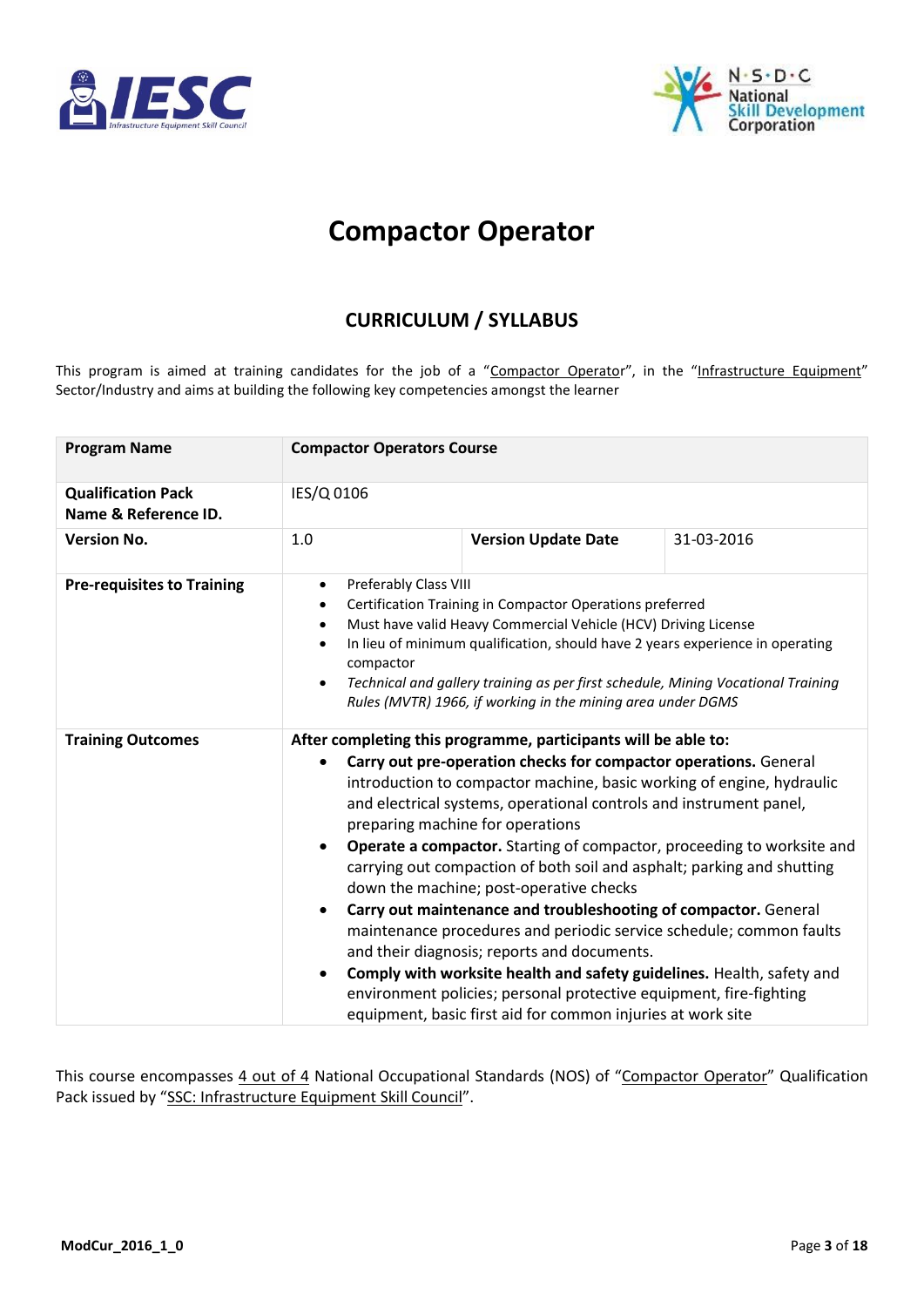



| Sr.<br>No.   | <b>Module</b>           | <b>Theory</b><br><b>Duration</b><br>(hh:mm) | <b>Practical</b><br><b>Duration</b><br>(hh:mm) | <b>Key Learning Outcomes</b>                                                                                                                                                                                                                                                                                                                                                                                                                                                                                                                                                                                                                                                                                                                                                                                                                                                                                                                                                                                                                                                                                                             | Corresponding<br><b>NOS Code</b> | <b>Equipment</b><br><b>Required</b>                                                                                                                                                                                                                                      |
|--------------|-------------------------|---------------------------------------------|------------------------------------------------|------------------------------------------------------------------------------------------------------------------------------------------------------------------------------------------------------------------------------------------------------------------------------------------------------------------------------------------------------------------------------------------------------------------------------------------------------------------------------------------------------------------------------------------------------------------------------------------------------------------------------------------------------------------------------------------------------------------------------------------------------------------------------------------------------------------------------------------------------------------------------------------------------------------------------------------------------------------------------------------------------------------------------------------------------------------------------------------------------------------------------------------|----------------------------------|--------------------------------------------------------------------------------------------------------------------------------------------------------------------------------------------------------------------------------------------------------------------------|
| $\mathbf{1}$ | Pre-operation<br>Checks | 08:00                                       | 20:00                                          | <b>Organisational Context:</b><br>Organisation structure,<br>reporting and escalation<br>line.<br>Performance standards<br>$\bullet$<br>and procedures in the<br>company.<br>Work target and review<br>$\bullet$<br>mechanism with<br>supervisor<br>Location and process for<br>$\bullet$<br>storage and disposal of<br>waste.<br><b>Technical Knowledge:</b><br>Basic working of engine<br>$\bullet$<br>and all systems; hydraulic<br>& electrical.<br>Controls, levers, switches<br>$\bullet$<br>and instrument panel &<br>fuse box<br>Various hand signals and<br>٠<br>safety & emergency signs<br>at work site.<br>Procedure for filling and<br>$\bullet$<br>topping up of fuel, lubes<br>& coolants.<br>Method of greasing and<br>٠<br>lubrication.<br>Optimal working<br>condition of components<br>and monitoring systems<br><b>Skills - Core &amp; Professional</b><br>Read & understand<br>$\bullet$<br>general instructions/<br>guidelines related to<br>equipment & worksite<br>ops.<br>Write and record any<br>٠<br>incidents & deviations on<br>the prescribed formats.<br>Orally communicate<br>$\bullet$<br>information & | IES/N 0116                       | Compactor<br>$\bullet$<br>Machine with<br>standard tools<br>and<br>equipment.<br>Class<br>room<br>with<br>audio-<br>video system<br>Manufacturers<br>$\bullet$<br>O and M video<br>& Manual<br>Safety video<br>$\bullet$<br><b>PPE Items</b><br>$\bullet$<br>Open ground |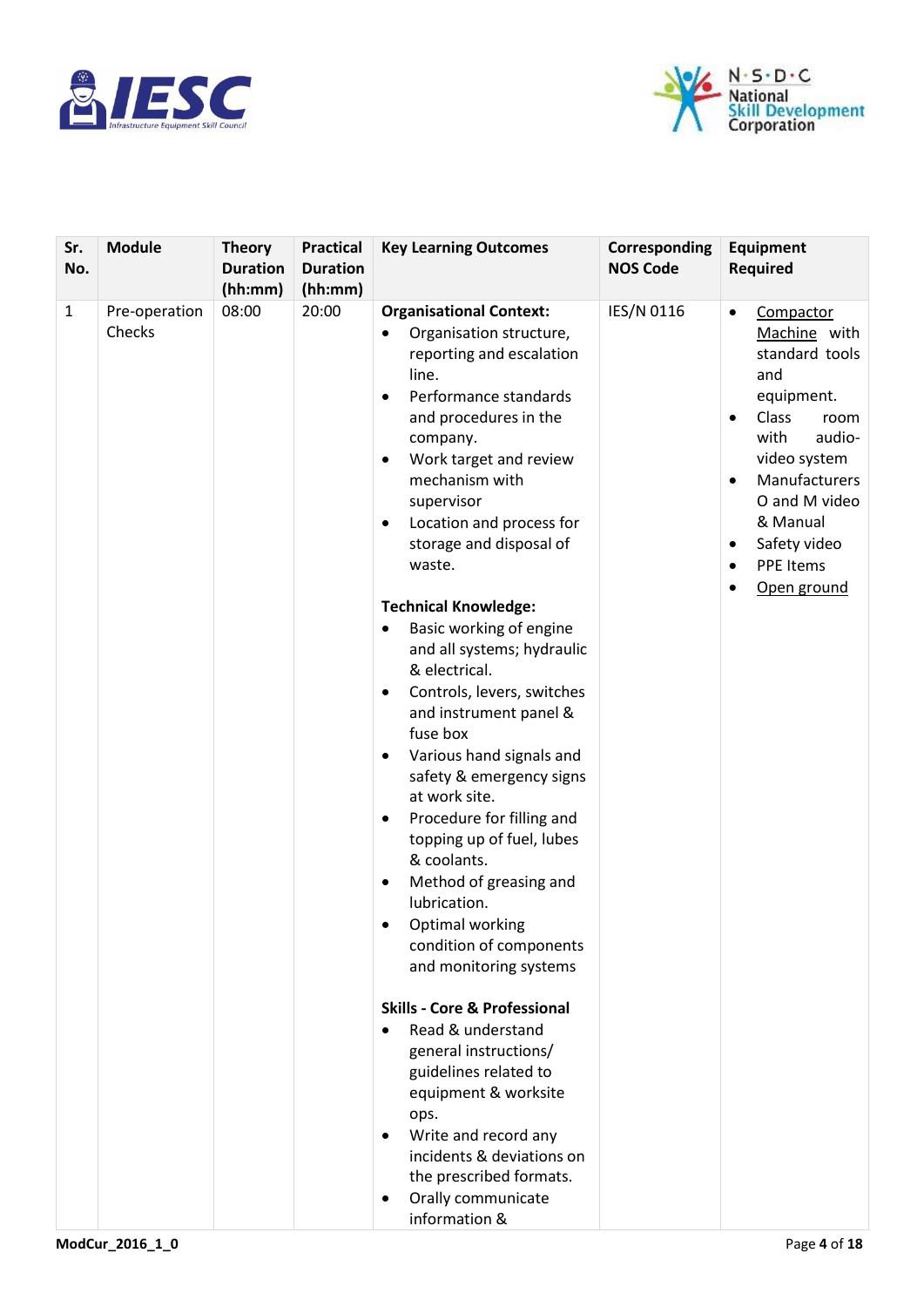



|                |                           |       |       | instructions to co-workers<br>in a clear and concise<br>manner.<br>Plan and organise work<br>$\bullet$<br>related tasks with all<br>concerned in most<br>efficient and cost-<br>effective way.<br><b>Performance Criteria:</b>                       |           |           |                                                                                                                     |
|----------------|---------------------------|-------|-------|------------------------------------------------------------------------------------------------------------------------------------------------------------------------------------------------------------------------------------------------------|-----------|-----------|---------------------------------------------------------------------------------------------------------------------|
|                |                           |       |       | Examine the machine to<br>ensure there are no cracks<br>and dents in the body work<br>and weld joints.<br>Check all fluid levels in the<br>engine, transmission &<br>hydraulic systems; top up<br>where necessary<br>Inspect air filters and         |           |           |                                                                                                                     |
|                |                           |       |       | gaskets; clean and empty<br>dust bowls<br>Drain water sediments in<br>the fuel system<br>Check battery electrolyte<br>$\bullet$<br>levels<br>and<br>terminal<br>tightness.<br>Check tension of fan belt<br>$\bullet$                                 |           |           |                                                                                                                     |
|                |                           |       |       | and compressor belt if<br>fitted<br>Inspect all greasing points<br>and pivots and ensure<br>lubrication<br>Check footplates and steps<br>٠<br>are free of mud and oil<br>spills.<br>• Check and adjust seat, belt,                                   |           |           |                                                                                                                     |
|                |                           |       |       | & mirrors for operating<br>efficiency<br>Check all controls, gauges,<br>lights and horns are<br>functional                                                                                                                                           |           |           |                                                                                                                     |
| $\overline{2}$ | Operate<br>a<br>Compactor | 30:00 | 68:00 | <b>Organisational Context</b><br>Responsibilities and time<br>frame for assigned jobs.<br><b>Emergency organisation</b><br>$\bullet$<br>and reporting channel<br>work site.<br>Equipment costs and<br>$\bullet$<br>delay implications to<br>company. | IES/N0117 | $\bullet$ | Compactor<br>Machine with<br>standard tools<br>and<br>equipment.<br>Class<br>room<br>with<br>audio-<br>video system |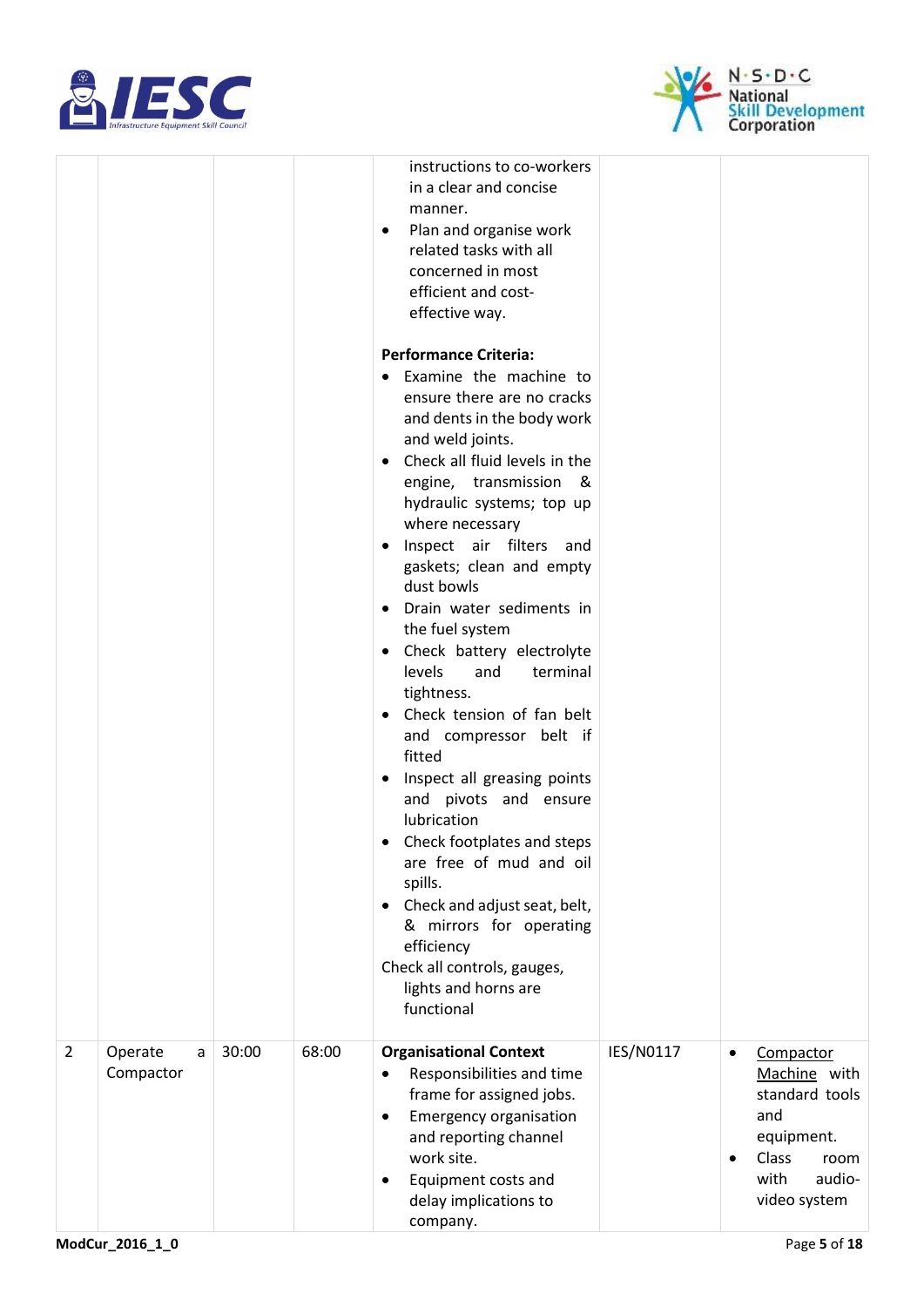



|  | Location and process for<br>$\bullet$<br>storage and disposal of<br>waste.<br>Work target and<br>٠<br>performance review<br>mechanism with<br>supervisor.                                                                                                                                                                                                                                                                    | Manufacturers<br>$\bullet$<br>O and M video<br>&<br>Operation<br>Manual<br>Safety video<br>$\bullet$<br>PPE Items<br>$\bullet$<br>Open ground |
|--|------------------------------------------------------------------------------------------------------------------------------------------------------------------------------------------------------------------------------------------------------------------------------------------------------------------------------------------------------------------------------------------------------------------------------|-----------------------------------------------------------------------------------------------------------------------------------------------|
|  | <b>Technical Knowledge</b>                                                                                                                                                                                                                                                                                                                                                                                                   |                                                                                                                                               |
|  | <b>Besides technical</b><br>knowledge related to pre-<br>op checks should know<br>Different types of<br>٠<br>compactors, their usage<br>and functions.<br>Principles of compaction-<br>٠<br>soil and asphalt<br>Critical properties of soil<br>٠<br>and asphalt<br>Vibration system of<br>٠<br>compactors                                                                                                                    |                                                                                                                                               |
|  |                                                                                                                                                                                                                                                                                                                                                                                                                              |                                                                                                                                               |
|  | <b>Skills - Core &amp; Professional</b><br>In addition to core and<br>$\bullet$<br>generic skills listed above<br>Interpret signage on road<br>٠<br>and at work site<br>operations correctly.<br>Use correct terminology<br>٠<br>while interacting with<br>others at site<br>Plan work schedule in<br>time bound and cost-<br>effective way.<br>Identify operational slow-<br>٠<br>downs and take timely<br>remedial action. |                                                                                                                                               |
|  | Performance Criteria.                                                                                                                                                                                                                                                                                                                                                                                                        |                                                                                                                                               |
|  | Compactor Start - up:<br>$\bullet$<br>After carrying out all pre-<br>checks start machine as<br>laid down; proceed to<br>work site<br>Inspect work site and plan<br>٠<br>ops; also identify problem<br>areas.                                                                                                                                                                                                                |                                                                                                                                               |
|  | Soil compaction: Prepare<br>٠                                                                                                                                                                                                                                                                                                                                                                                                |                                                                                                                                               |
|  | worksite and determine                                                                                                                                                                                                                                                                                                                                                                                                       |                                                                                                                                               |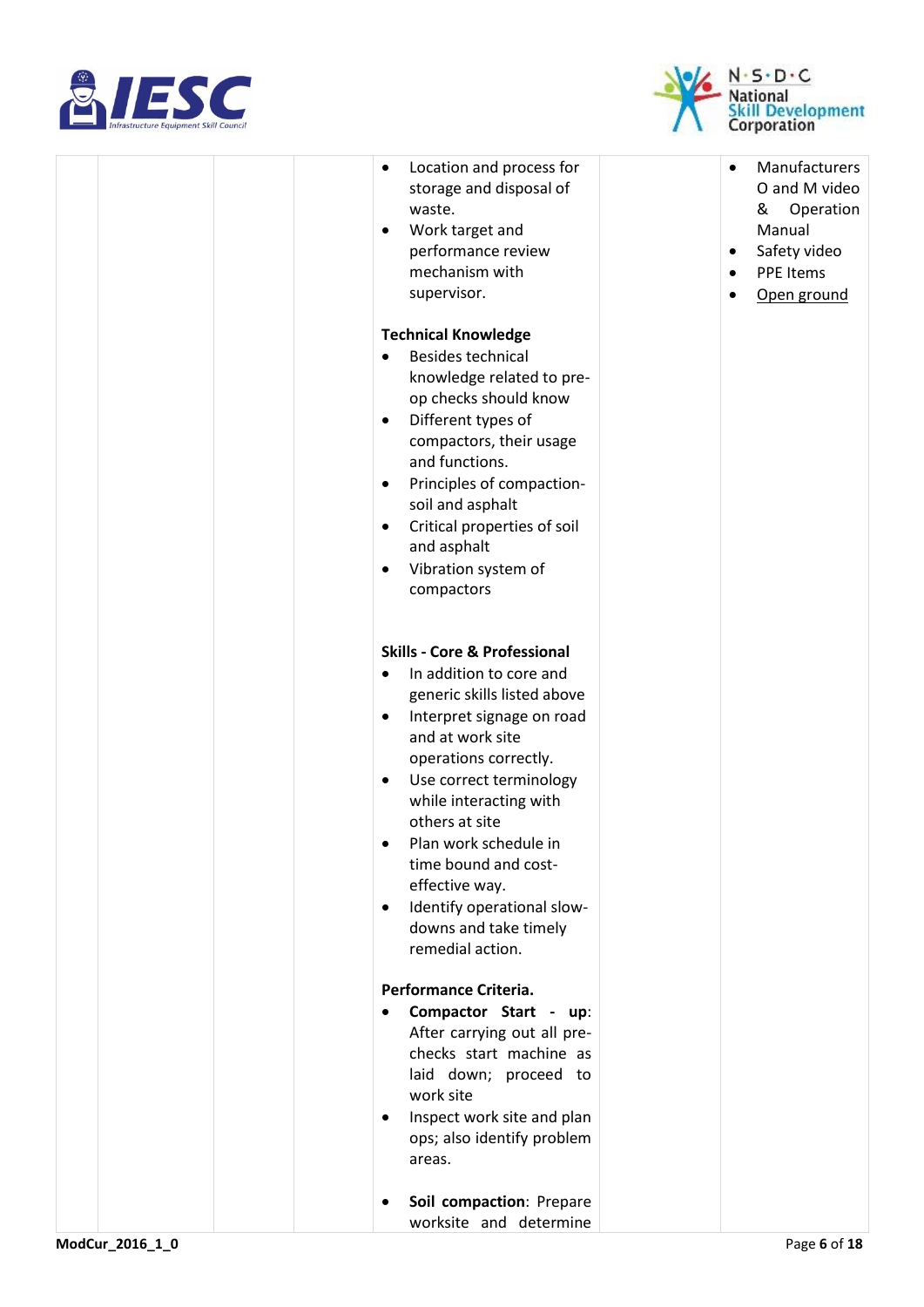



|   |                                                                     |       |       | correct start point to<br>commence compaction<br>Operate the machine; in<br>successive<br>overlapping<br>passes over area to be<br>compacted;<br>modifying<br>techniques<br>suit<br>to<br>changing work conditions.<br><b>Asphalt</b><br>compaction:<br>Prepare<br>worksite<br>and<br>determine correct start<br>point and time related to<br>temperature of asphalt to<br>commence compaction<br>Operate the machine; in<br>$\bullet$<br>successive<br>overlapping<br>passes over area to be<br>compacted;<br>modifying<br>techniques<br>to<br>suit<br>changing work conditions<br>Shutdown:<br>Compactor<br>Move<br>and<br>park<br>the<br>machine in garage; shut<br>down as per procedure.<br>Inspect for damages; leaks<br>$\bullet$<br>etc and report / take<br>appropriate action as laid<br>down. |            |                                                               |                                                                                                                                                                                                                                                    |
|---|---------------------------------------------------------------------|-------|-------|----------------------------------------------------------------------------------------------------------------------------------------------------------------------------------------------------------------------------------------------------------------------------------------------------------------------------------------------------------------------------------------------------------------------------------------------------------------------------------------------------------------------------------------------------------------------------------------------------------------------------------------------------------------------------------------------------------------------------------------------------------------------------------------------------------|------------|---------------------------------------------------------------|----------------------------------------------------------------------------------------------------------------------------------------------------------------------------------------------------------------------------------------------------|
| 3 | Carry out<br>Maintenance<br>and Trouble<br>Shooting of<br>Compactor | 11:00 | 27:00 | <b>Organisational Context:</b><br>Organisation structure<br>and maintenance policy.<br>Location of special tools<br>$\bullet$<br>and equipment/<br>accessories.<br><b>Technical Knowledge</b><br>Maintenance and service<br>Schedule<br>Common defects and<br>$\bullet$<br>general causes for<br>breakdown.<br><b>Skills - Core &amp; Professional</b><br>In addition to core and<br>generic skills listed above;                                                                                                                                                                                                                                                                                                                                                                                        | IES/N 0118 | $\bullet$<br>$\bullet$<br>$\bullet$<br>$\bullet$<br>$\bullet$ | Compactor<br>Machine with<br>standard tools<br>and<br>equipment.<br>Class<br>room<br>audio-<br>with<br>video system<br>Manufacturers<br>O and M video,<br>Maintenance<br>Manual<br>&<br>Chart<br>Safety video<br><b>PPE Items</b><br>Lab /workshop |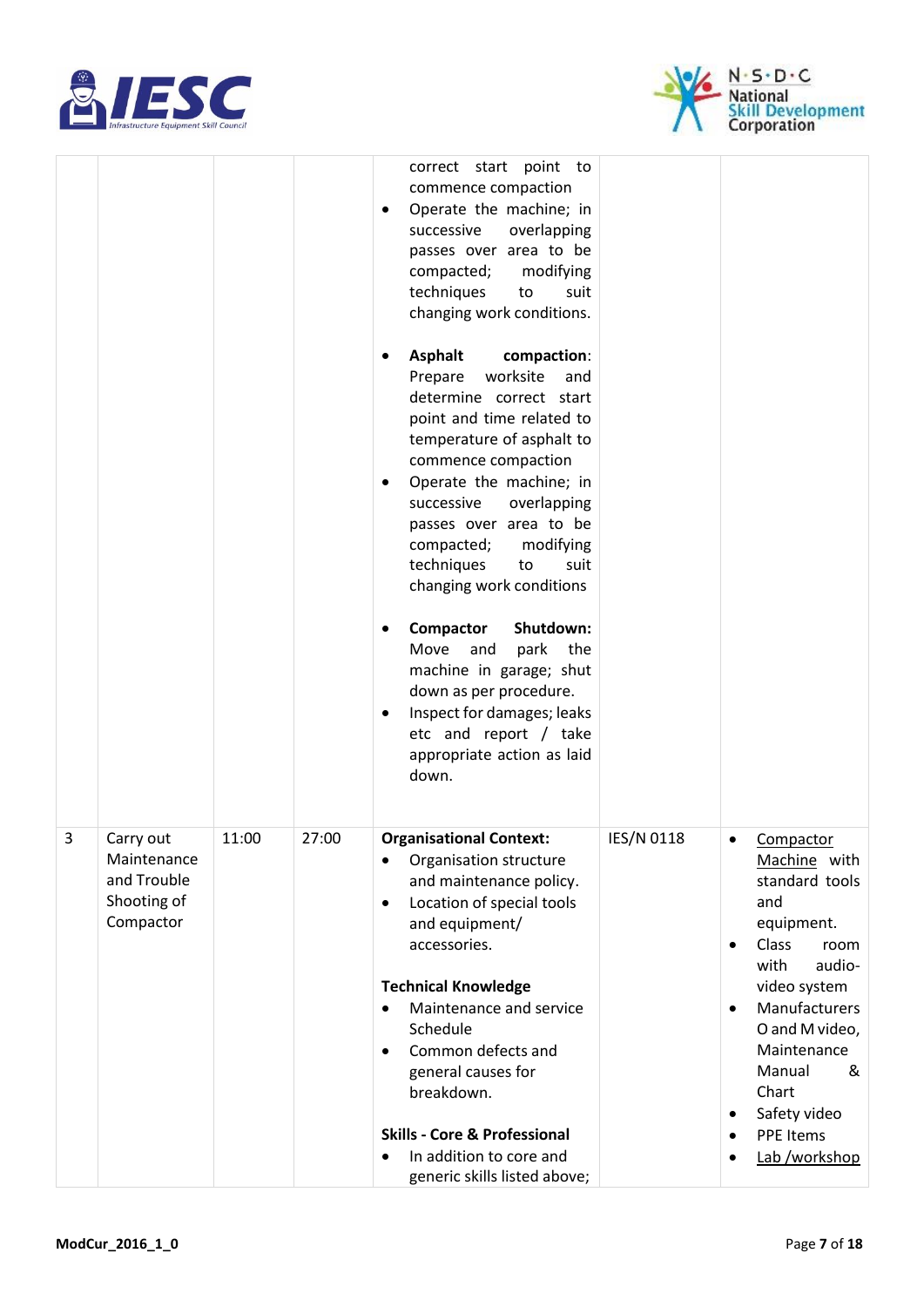



|   |                                                                     |       |       | Plan maintenance &<br>$\bullet$<br>servicing keeping op<br>needs in mind.<br><b>Performance Criteria</b><br><b>Routine Maintenance:</b><br>Clean machine outside<br>and inside<br>Clean air filter, replenish<br>$\bullet$<br>lubes and coolants as<br>necessary<br>Grease all pins and pivot<br>$\bullet$<br>points daily.<br>Check battery electrolyte<br>$\bullet$<br>levels and terminals<br>Check tyre pressure and<br>٠<br>wheel nuts for tightness.<br><b>Basic Trouble Shooting:</b><br>$\bullet$<br>Place machine correctly<br>and safely using supports<br>as necessary.<br>Diagnose the defect/<br>$\bullet$<br>problem and rectify; if<br>need be seek advice from<br>supervisor.<br><b>Reporting &amp;</b><br>٠<br><b>Documentation: Ensure</b><br>documentation on<br>prescribed formats<br>completed in time.<br>Report defects and<br>problems in time and<br>escalate as necessary |           |                                                                                                                                                                                                                                                              |
|---|---------------------------------------------------------------------|-------|-------|-----------------------------------------------------------------------------------------------------------------------------------------------------------------------------------------------------------------------------------------------------------------------------------------------------------------------------------------------------------------------------------------------------------------------------------------------------------------------------------------------------------------------------------------------------------------------------------------------------------------------------------------------------------------------------------------------------------------------------------------------------------------------------------------------------------------------------------------------------------------------------------------------------|-----------|--------------------------------------------------------------------------------------------------------------------------------------------------------------------------------------------------------------------------------------------------------------|
| 4 | Comply<br>with<br>Worksite<br>Health<br>and<br>Safety<br>Guidelines | 08:00 | 20:00 | <b>Organisational Context</b><br>Health, safety,<br>$\bullet$<br>environmental (HSE)<br>policies and guidelines of<br>the company & their<br>importance<br>Contact details of<br>$\bullet$<br>personnel responsible for<br>HSE related matters & in<br>case of emergencies.<br><b>Technical Knowledge</b><br>OEMs guidelines for<br>$\bullet$<br>health, safety and<br>security requirements.                                                                                                                                                                                                                                                                                                                                                                                                                                                                                                       | IES/N7601 | Compactor<br>$\bullet$<br>Machine with<br>standard tools<br>and<br>equipment.<br><b>Class</b><br>room<br>$\bullet$<br>with<br>audio-<br>video system.<br>Company's<br>$\bullet$<br>ESH video.<br>PPE Items &<br>Safety Gear.<br><b>Firefighting</b><br>Eqpt. |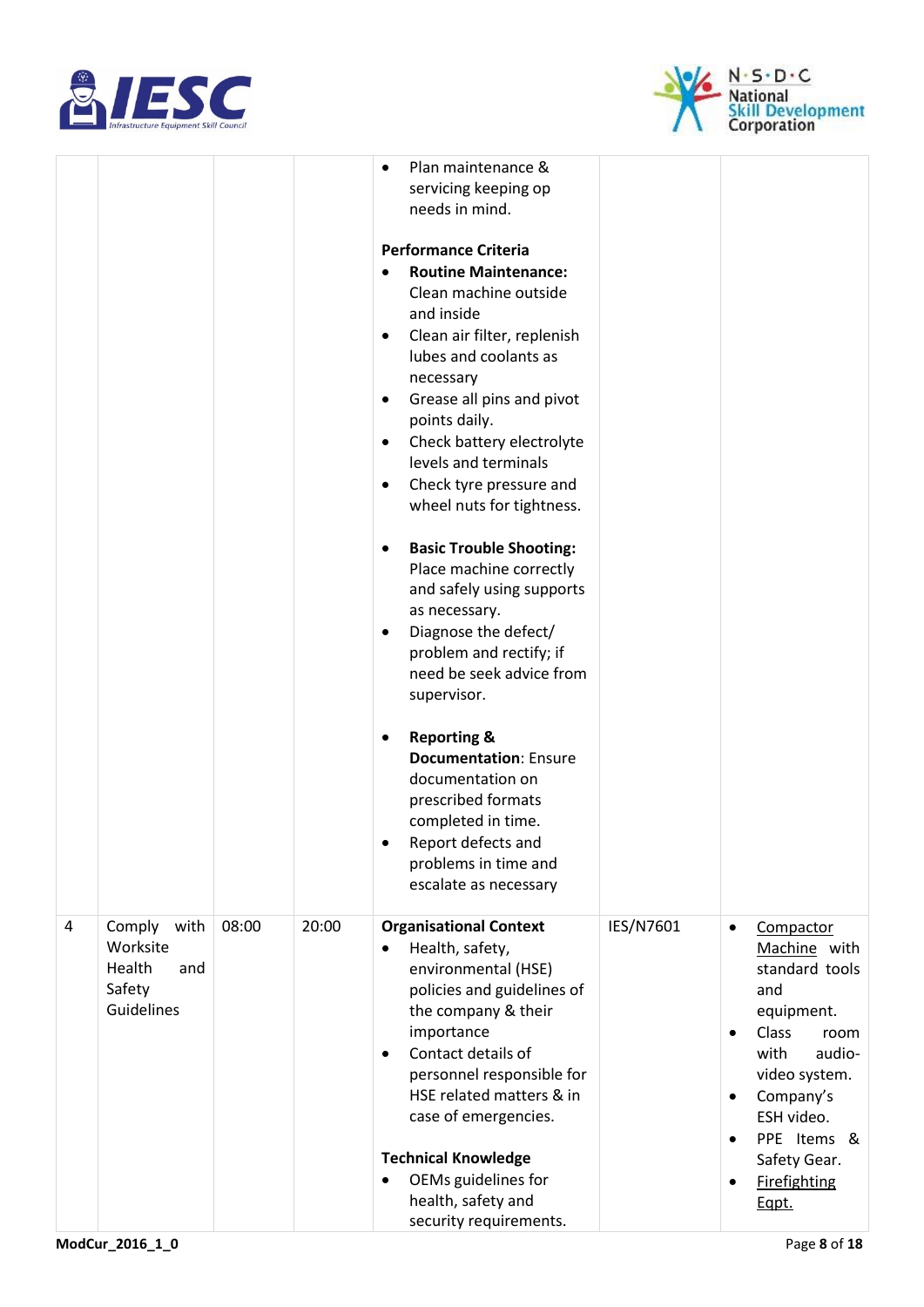



| Types, use and<br>importance of Personal<br>Protective Equipment<br>(PPE)<br>Types of common hazards<br>$\bullet$<br>and risks at worksite and<br>preventive measures.<br>In case of emergencies<br>$\bullet$<br>procedure to stop/ shut<br>down machinery.<br>Common injuries and<br>٠<br>appropriate basic first aid<br>treatment.<br>Fire-fighting equipment:<br>Basic knowledge of<br>handling and using them.<br><b>Skills - Core &amp; Professional</b><br>In addition to the core<br>and generic skills listed<br>above<br>Use correct PPE and other<br>safety gear at work site.                                      | First Aid Kit.<br>Open ground. |
|-------------------------------------------------------------------------------------------------------------------------------------------------------------------------------------------------------------------------------------------------------------------------------------------------------------------------------------------------------------------------------------------------------------------------------------------------------------------------------------------------------------------------------------------------------------------------------------------------------------------------------|--------------------------------|
| <b>Performance Criteria</b><br>Comply with safety,<br>health, environment and<br>security related<br>regulations & guidelines<br>at work.<br>Correct use of Personal<br>$\bullet$<br>Protective Equipment<br>(PPE) and other safety<br>gear at work site.<br>Follow safety measures<br>$\bullet$<br>during operations to<br>ensure health and safety<br>of self and others, general<br>public not at risk.<br>Operate fire extinguishers<br>as applicable.<br>Support in administering<br>$\bullet$<br>basic first aid.<br>Record and report details<br>as related to operations,<br>incidents or accidents as<br>applicable. |                                |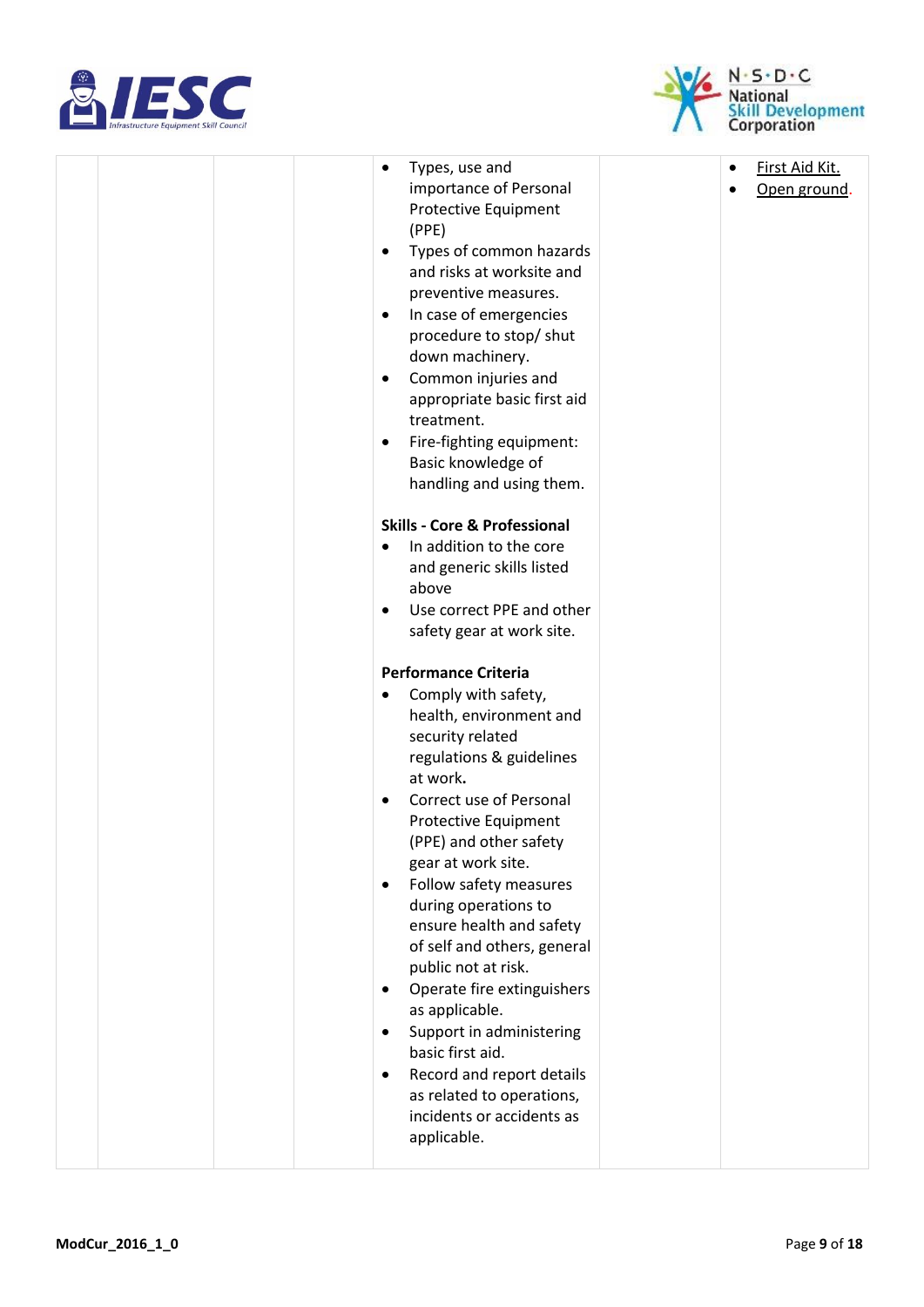



| Total<br>57:00<br>135:00<br><b>Duration:</b> | <b>Unique Equipment Required:</b><br>Compactor Machine with standard tools and equipment.<br>Class room with audio-video projection system<br>$\bullet$<br>Manufacturers O and M video & Manual<br>$\bullet$<br>Safety video<br>$\bullet$<br>PPE Equipment: Helmet, gloves, harness, earplugs, goggles, mask<br>$\bullet$<br>Firefighting equipment<br>$\bullet$<br><b>First Aid Box and Charts</b><br>Open ground and Lab/workshop |
|----------------------------------------------|-------------------------------------------------------------------------------------------------------------------------------------------------------------------------------------------------------------------------------------------------------------------------------------------------------------------------------------------------------------------------------------------------------------------------------------|
|----------------------------------------------|-------------------------------------------------------------------------------------------------------------------------------------------------------------------------------------------------------------------------------------------------------------------------------------------------------------------------------------------------------------------------------------------------------------------------------------|

#### Grand Total Course Duration: **192 Hours, 0 Minutes**

*(This syllabus/ curriculum has been approved by SSC: Infrastructure Equipment Skill Council)*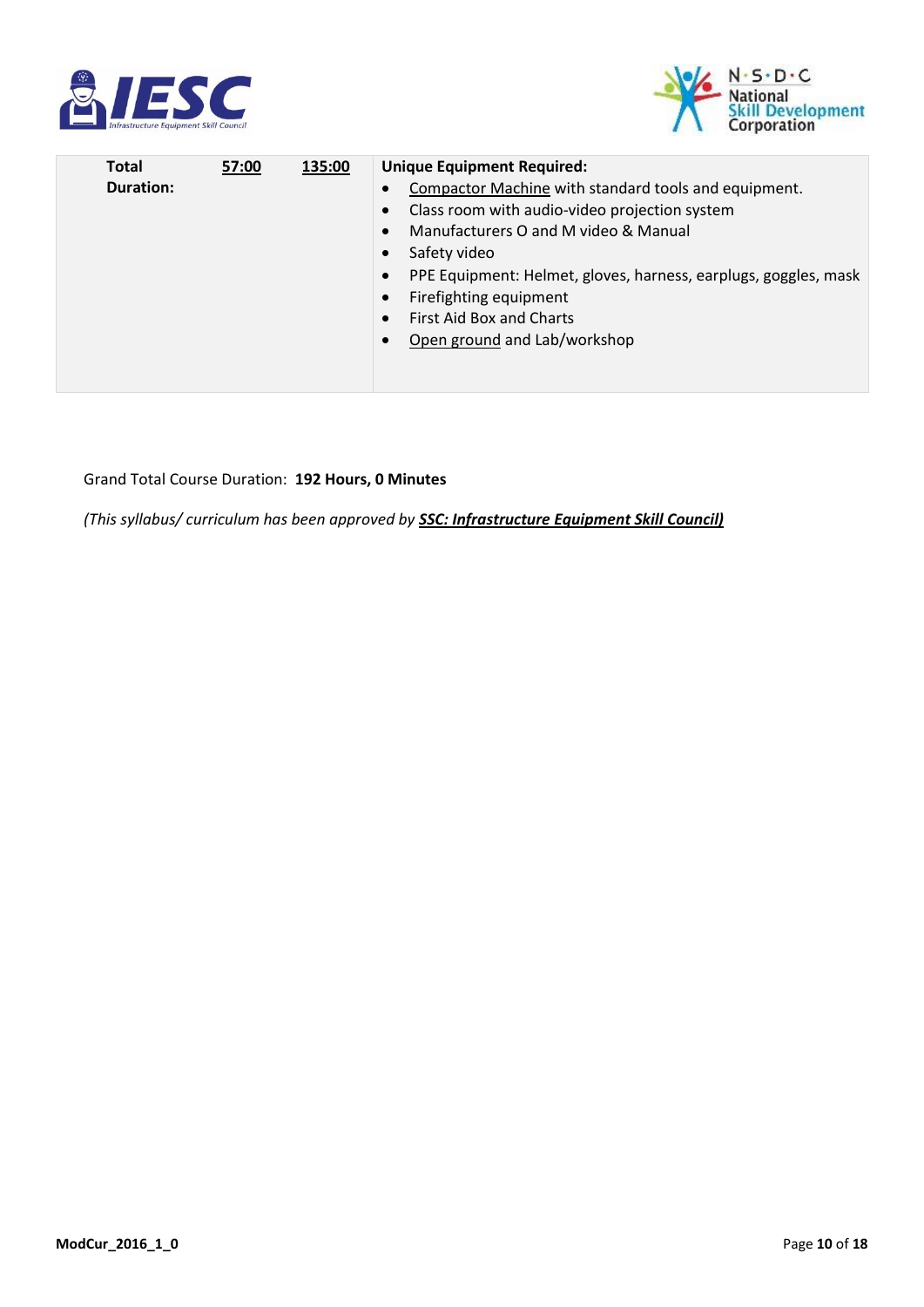



## **Annexure1: Assessment Criteria**

| <b>Assessment Criteria for Compactor Operator</b> |                           |
|---------------------------------------------------|---------------------------|
| <b>Job Role</b>                                   | <b>Compactor Operator</b> |
| <b>Qualification Pack</b>                         | IES/Q0106 Version 1.0     |
| <b>Sector Skill Council</b>                       | Infrastructure Equipment  |

| Sr.<br>No. | <b>Guidelines for Assessment</b>                                                                                                                                                                                                                                                           |
|------------|--------------------------------------------------------------------------------------------------------------------------------------------------------------------------------------------------------------------------------------------------------------------------------------------|
| 1          | Criteria for assessment for each Qualification Pack will be created by the Sector Skill Council. Each<br>Performance Criteria (PC) will be assigned marks proportional to its importance in NOS. SSC will also lay<br>down proportion of marks for Theory and Skills Practical for each PC |
| 2          | The assessment for the theory part will be based on knowledge bank of questions created by the SSC                                                                                                                                                                                         |
| 3          | Individual assessment agencies will create unique question papers for theory part for each candidate at each<br>examination/training centre (as per assessment criteria)                                                                                                                   |
| 4          | Individual assessment agencies will create unique evaluation for skill practical for every student at each<br>examination/training centre based on this criteria                                                                                                                           |
| 5          | To pass the Qualification Pack, every trainee should score a minimum of 50% aggregate                                                                                                                                                                                                      |
| 6          | In case of successfully passing only certain number of NOS's, the trainee is eligible to take subsequent<br>assessment on the balance NOS's to pass the Qualification Pack                                                                                                                 |

|                                                                           |                                                                                                                                                      |                              |                | <b>Marks Allocation</b> |                         |
|---------------------------------------------------------------------------|------------------------------------------------------------------------------------------------------------------------------------------------------|------------------------------|----------------|-------------------------|-------------------------|
| <b>NOS</b>                                                                | <b>Performance Criteria</b>                                                                                                                          | <b>Total</b><br><b>Marks</b> | Out of         | <b>Theory</b>           | <b>Skills Practical</b> |
| IES/N0116<br>1.<br>Carry out<br>pre-operation<br>checks on a<br>compactor | PC1. Adhere to time limits<br>given by supervisor                                                                                                    |                              | $\overline{2}$ | 0                       | $\overline{2}$          |
|                                                                           | PC <sub>2</sub> .<br>Ensure<br>visual<br>inspections are carried out on<br>the body components for<br>cracks                                         |                              | 3              | $\mathbf{0}$            | 3                       |
|                                                                           | PC3. Check the oil levels of<br>engine, transmission, radiant<br>coolant and brake to ensure<br>that they are<br>as per<br>manufacturer's indicators | 50                           | 4              | 1                       | 3                       |
|                                                                           | PC4. Check differential and<br>hydraulic oil levels                                                                                                  |                              | 3              | $\mathbf{0}$            | 3                       |
|                                                                           | PC5. Conduct checks<br>to<br>ensure proper condition of<br>parking brake, main horn,<br>reverse horn and head light                                  |                              | 3              | $\mathbf{0}$            | 3                       |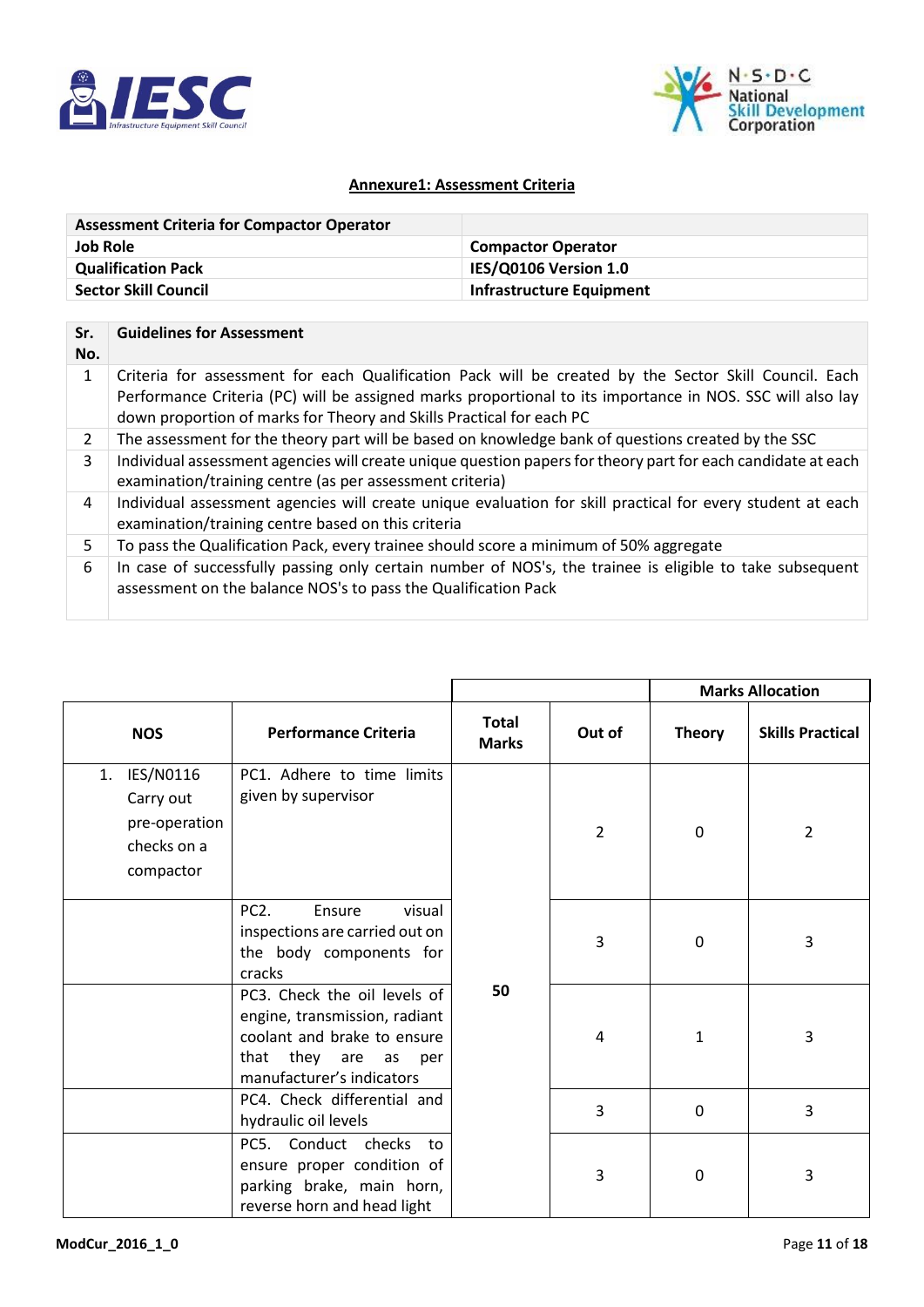



|                                        | PC6. Check fan belt tension,<br>electrolyte level and terminal<br>tightness                                                               |              | 3              | 0              | 3              |
|----------------------------------------|-------------------------------------------------------------------------------------------------------------------------------------------|--------------|----------------|----------------|----------------|
|                                        | PC7. Get visual inspection<br>conducted to check the<br>various<br>controls, gauges,<br>warning lamp and other<br>safety devices          |              | 4              | $\mathbf{1}$   | 3              |
|                                        | PC8. Check and adjust driving<br>position,<br>rear<br>and<br>side<br>mirrors, seat belts and set<br>them as per comfort level             |              | 4              | $\mathbf{1}$   | 3              |
|                                        | PC9. Clean air filter dust<br>bowls and check the gasket<br>and inner filter                                                              |              | 3              | 0              | 3              |
|                                        | PC10. Inspect the greasing<br>points to ensure that all<br>greasing pins and pivots<br>points are well greased.                           |              | 4              | 1              | 3              |
|                                        | PC11.<br>Examine<br>the<br>compressor unit and<br>all<br>fittings and air lines                                                           |              | 3              | 0              | 3              |
|                                        | PC12. Keep footplates and<br>steps clean and free from<br>mud, dirt and oil                                                               |              | 3              | 0              | 3              |
|                                        | PC13.<br>Walk<br>completely<br>the<br>around<br>compactor<br>checking that no one is under<br>or on the machine before<br>operating       |              | 3              | 1              | $\overline{2}$ |
|                                        | PC14. Check that all the<br>manufacturers safety and<br>maintenance and operation<br>decals are available on the<br>machine               |              | $\overline{2}$ | 0              | $\overline{2}$ |
|                                        | Maintain<br>PC15.<br>a<br>checking/maintenance<br>logbook<br>record<br>to<br>all<br>activities performed before<br>starting the compactor |              | 3              | $\mathbf{1}$   | $\overline{2}$ |
|                                        | PC16.<br>Report<br>defects<br>precisely to the supervisor if<br>beyond scope of his role                                                  |              | 3              | 1              | $\overline{2}$ |
|                                        |                                                                                                                                           | <b>Total</b> | 50             | $\overline{7}$ | 43             |
| 2. IES/N0117<br>Operate a<br>Compactor | PC1. Plan and organize the<br>according to<br>job<br>given<br>instructions                                                                | 50           | $\overline{2}$ | $\pmb{0}$      | $\overline{2}$ |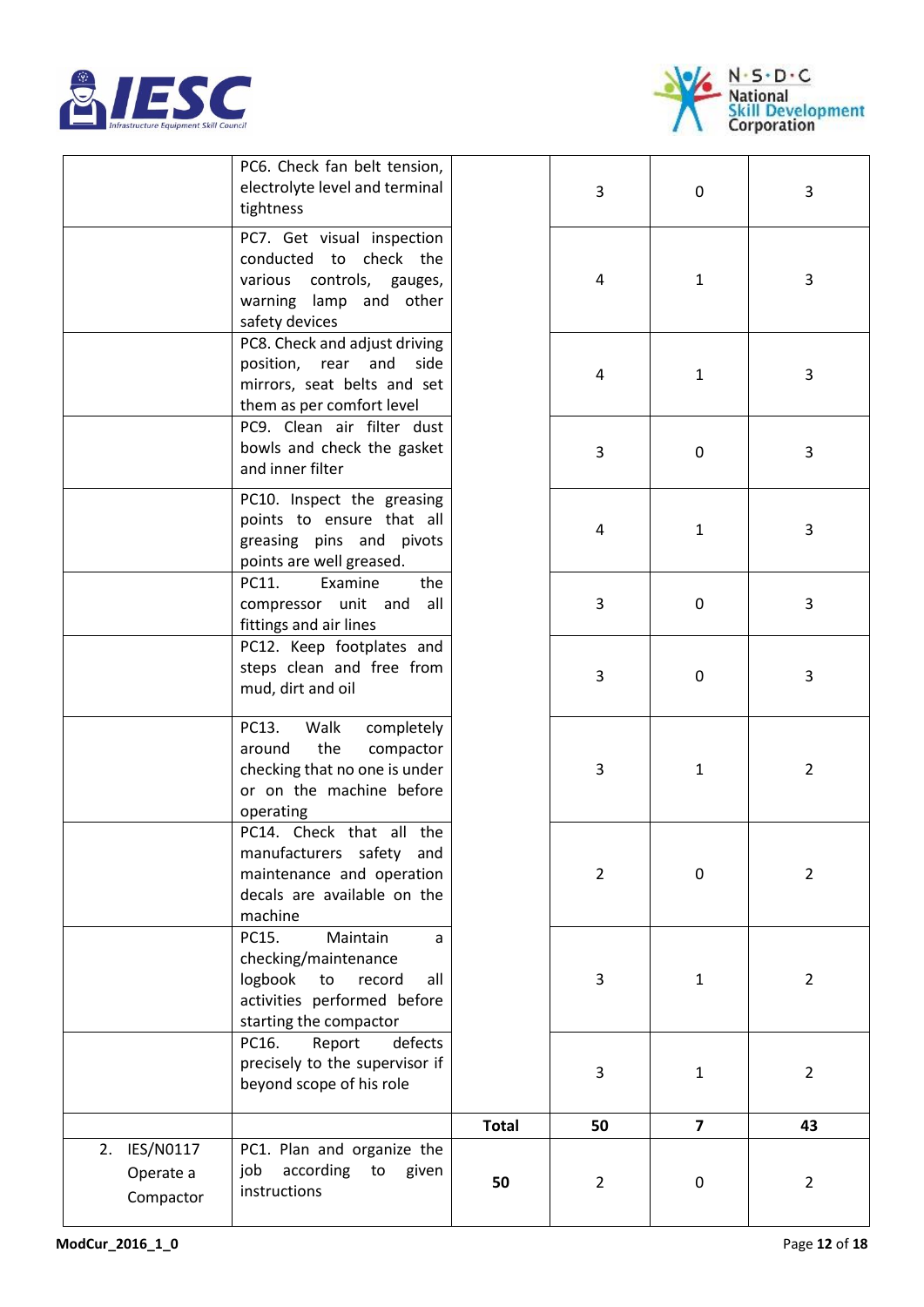



| PC2. Inspect the worksite to<br>identify<br>and<br>loose<br>soil,<br>hidden<br>deep trenches<br>or<br>marshy patches where<br>a -<br>compactor could get stuck<br>PC3. Carry out all pre-use and<br>running checks |
|--------------------------------------------------------------------------------------------------------------------------------------------------------------------------------------------------------------------|
| PC4. Ensure gear is on neutral<br>position<br>PC5. Wear<br>seatbelt<br>and                                                                                                                                         |
| adjust seat position                                                                                                                                                                                               |
| PC6. Start the engine using<br>the pushbutton switch and<br>key switch                                                                                                                                             |
| PC7. Use the primping pump<br>and pre-heater to start the<br>engine in<br>cold weather<br>conditions                                                                                                               |
| PC8.<br>Operate tandem<br>in<br>successive<br>compactor<br>overlapping passes<br>over<br>surfaces to be compacted                                                                                                  |
| PC <sub>9</sub> .<br>Determine<br>the<br>temperature of the asphalt at<br>which<br>compaction<br>is<br>optimum                                                                                                     |
| PC10. Ensure compaction of<br>hot<br>mix<br>asphalt<br>is<br>appropriate<br>and<br>as<br>per<br>organization standards                                                                                             |
| PC11.<br>Ensure<br>appropriate<br>compaction and smoothness<br>of subgrade and asphalt                                                                                                                             |
| PC12.<br>Determine<br>the<br>direction<br>and<br>speed<br>of<br>machine to ensure they are<br>as per the compressibility of<br>material<br>under changing<br>temperatures,                                         |
| PC13. Ensure that no ridges<br>are formed due to excessive<br>pressure                                                                                                                                             |
| PC14. Turn off ignition after<br>finishing operations                                                                                                                                                              |
| PC15. Check the gear position<br>to ensure that the gear is in<br>neutral position post usage                                                                                                                      |

| PC2. Inspect the worksite to<br>identify and<br>loose<br>soil,<br>hidden deep trenches or<br>marshy patches where a<br>compactor could get stuck                              | 4              | $\mathbf{1}$ | 3              |
|-------------------------------------------------------------------------------------------------------------------------------------------------------------------------------|----------------|--------------|----------------|
| PC3. Carry out all pre-use and<br>running checks                                                                                                                              | $\overline{2}$ | 0            | $\overline{2}$ |
| PC4. Ensure gear is on neutral<br>position                                                                                                                                    | $\overline{2}$ | 0            | $\overline{2}$ |
| PC5. Wear<br>seatbelt<br>and<br>adjust seat position                                                                                                                          | $\overline{2}$ | 0            | $\overline{2}$ |
| PC6. Start the engine using<br>the pushbutton switch and<br>key switch                                                                                                        | 3              | 0            | 3              |
| PC7. Use the primping pump<br>and pre-heater to start the<br>engine<br>in cold<br>weather<br>conditions                                                                       | 3              | $\mathbf{1}$ | $\overline{2}$ |
| PC8.<br>Operate<br>tandem<br>compactor<br>in<br>successive<br>overlapping<br>passes<br>over<br>surfaces to be compacted                                                       | 3              | 0            | 3              |
| PC9.<br>Determine<br>the<br>temperature of the asphalt at<br>which<br>compaction<br>İS.<br>optimum                                                                            | 4              | $\mathbf{1}$ | 3              |
| PC10. Ensure compaction of<br>hot<br>mix<br>asphalt<br>is<br>appropriate<br>and<br>as<br>per<br>organization standards                                                        | $\overline{2}$ | 0            | $\overline{2}$ |
| PC11. Ensure appropriate<br>compaction and smoothness<br>of subgrade and asphalt                                                                                              | 3              | 0            | 3              |
| PC12.<br>Determine<br>the<br>direction<br>and<br>speed<br>of<br>machine to ensure they are<br>as per the compressibility of<br>material<br>under<br>changing<br>temperatures, | 4              | $\mathbf{1}$ | 3              |
| PC13. Ensure that no ridges<br>are formed due to excessive<br>pressure                                                                                                        | 3              | 1            | $\overline{2}$ |
| PC14. Turn off ignition after<br>finishing operations                                                                                                                         | 3              | 0            | 3              |
| PC15. Check the gear position<br>to ensure that the gear is in<br>neutral position post usage                                                                                 | 3              | 0            | 3              |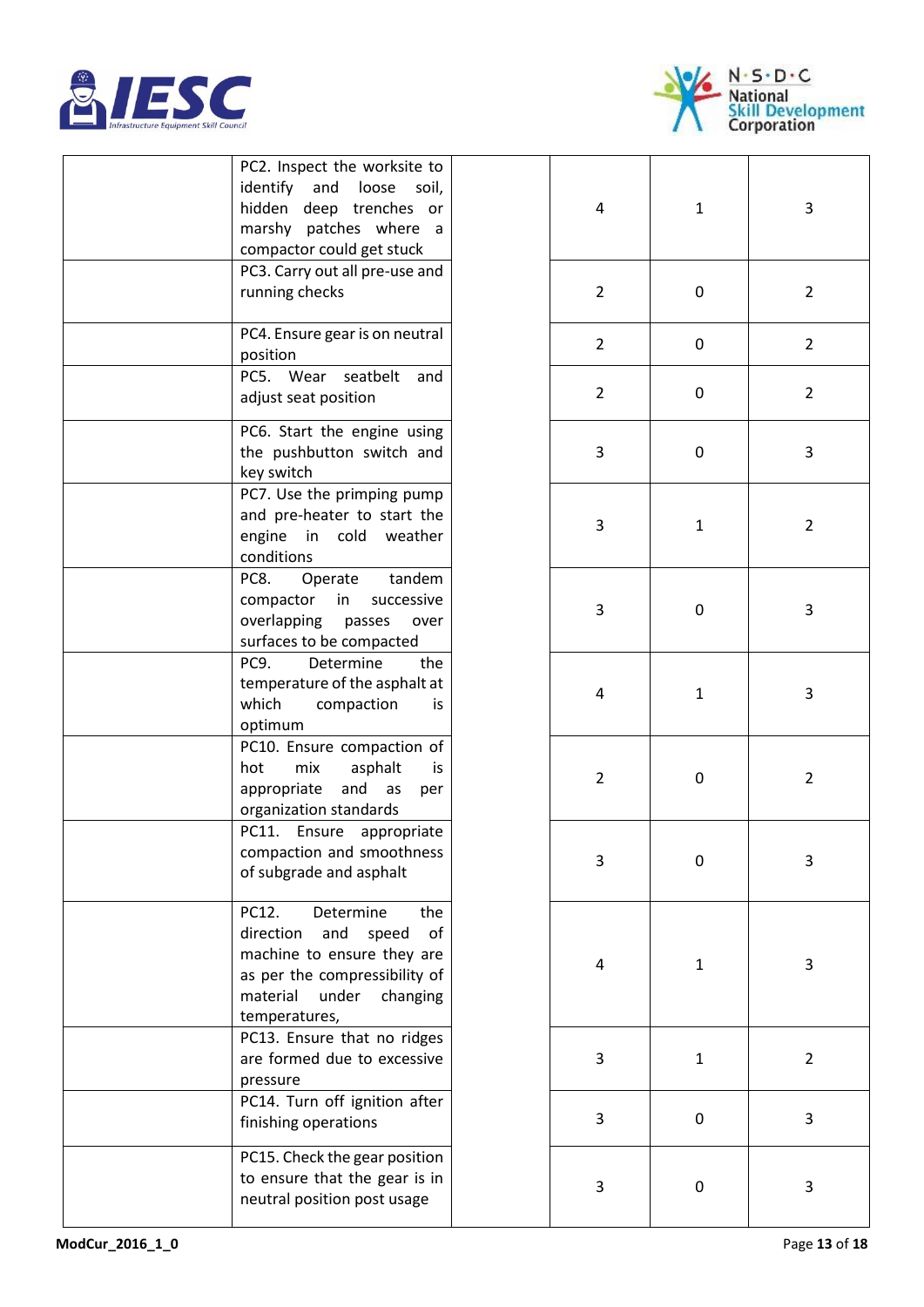



|                                                                                                    | PC16. Idle the equipment for<br>a few minutes post the usage                                                                                                                             |              | 3              | $\mathbf{1}$ | $\overline{2}$ |
|----------------------------------------------------------------------------------------------------|------------------------------------------------------------------------------------------------------------------------------------------------------------------------------------------|--------------|----------------|--------------|----------------|
|                                                                                                    | PC17.<br>Ensure<br>that<br>the<br>machine is shut down and<br>secured<br>left<br>when<br>unattended                                                                                      |              | $\overline{2}$ | 0            | $\overline{2}$ |
|                                                                                                    | PC18. Use the emergency<br>stop button to disable all<br>power to the compactor in<br>case of a crisis, as per<br>operator manual                                                        |              | $\overline{2}$ | 0            | $\overline{2}$ |
|                                                                                                    |                                                                                                                                                                                          | <b>Total</b> | 50             | 6            | 44             |
| 3. IES/N0118<br>Perform<br>routine<br>maintenance<br>and<br>troubleshooti<br>ng for a<br>compactor | PC1. Assess the right service<br>schedule by tracking machine<br>operating hours                                                                                                         |              | 3              | 0            | 3              |
|                                                                                                    | PC2. Clean air filter dust<br>bowls at regular intervals                                                                                                                                 |              | 3              | 0            | 3              |
|                                                                                                    | PC3. Clean footplates, pedals<br>and steps free from mud,<br>dirt, ice and snow at regular<br>intervals                                                                                  |              | 3              | 0            | 3              |
|                                                                                                    | PC4.<br>Replenish<br>coolants,<br>fluids<br>lubricants<br>and<br>everyday                                                                                                                | 50           | 4              | $\mathbf{1}$ | 3              |
|                                                                                                    | PC5. Grease all greasing pins<br>and pivot points everyday                                                                                                                               |              | 4              | $\mathbf{1}$ | 3              |
|                                                                                                    | PC6. Check battery levels and<br>condition of the terminals<br>and<br>carry<br>out<br>minor<br>adjustments if required                                                                   |              | 3              | 0            | 3              |
|                                                                                                    | PC7. Check and maintain the<br>tyre rims, air pressure, wheel<br>nits and treads as per<br>manufacturer's indicators                                                                     |              | 4              | $\mathbf{1}$ | 3              |
|                                                                                                    | PC8. Ensure the machine is<br>on firm and level ground<br>before attempting to carry<br>out any maintenance; track<br>machine operating hours to<br>assess the right service<br>schedule |              | 4              | $\mathbf{1}$ | 3              |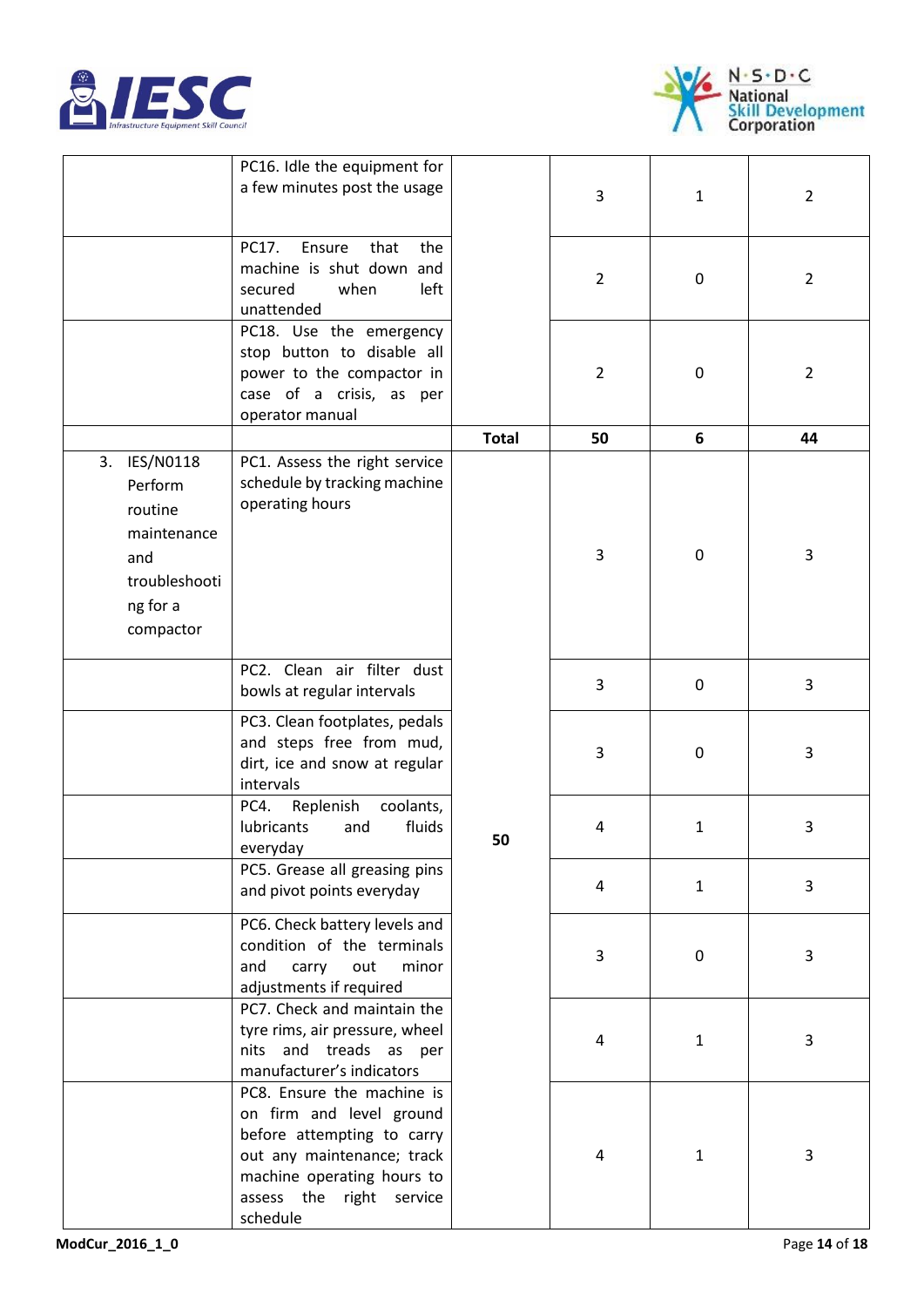



|                                                                               | PC9. Complete timely and<br>legibly<br>$d$ aily/<br>weekly<br>maintenance<br>sheets<br>as<br>provided by the company                                                                                |              | 3              | $\mathbf 0$  | 3              |
|-------------------------------------------------------------------------------|-----------------------------------------------------------------------------------------------------------------------------------------------------------------------------------------------------|--------------|----------------|--------------|----------------|
|                                                                               | PC10.<br>Ensure<br>that<br>no<br>maintenance task on the<br>engine is performed when<br>running or still hot                                                                                        |              | $\overline{2}$ | $\mathbf 0$  | $\overline{2}$ |
|                                                                               | PC11. Assess<br>when<br>the<br>problem is<br>beyond<br>his<br>competence and report the<br>problem to suitably qualified<br>and competent personnel                                                 |              | 3              | $\mathbf{1}$ | $\overline{2}$ |
|                                                                               | PC12. Diagnose the problem                                                                                                                                                                          |              | $\overline{2}$ | $\mathbf 0$  | $\overline{2}$ |
|                                                                               | PC13. Handle and dispose<br>based<br>waste<br>on<br>environmental guidelines at<br>the work place                                                                                                   |              | 4              | $\mathbf{1}$ | 3              |
|                                                                               | PC14.<br>Follow<br>reporting<br>procedures as laid down by<br>the employer                                                                                                                          |              | $\overline{2}$ | 0            | $\overline{2}$ |
|                                                                               | PC15.<br>all<br>Complete<br>documentation<br>in<br>the<br>prescribed standards in a<br>timely manner                                                                                                |              | $\overline{2}$ | 0            | $\overline{2}$ |
|                                                                               | PC16. Report and escalate<br>problems/<br>incidents<br>as<br>required in a timely manner                                                                                                            |              | $\overline{2}$ | 0            | $\overline{2}$ |
|                                                                               | Report<br>PC17.<br>defects<br>precisely to the supervisor if<br>beyond scope of his role                                                                                                            |              | $\overline{2}$ | $\mathbf 0$  | $\overline{2}$ |
|                                                                               |                                                                                                                                                                                                     | <b>Total</b> | 50             | 6            | 44             |
| 4. IES/N7601Co<br>mply with<br>worksite<br>health and<br>safety<br>guidelines | PC1. Comply with safety,<br>health,<br>security<br>and<br>related<br>environment<br>regulations/ guidelines at the<br>work site                                                                     | 30           | 3              | $\mathbf{1}$ | $\overline{2}$ |
|                                                                               | PC2. Use Personal Protective<br>Equipment (PPE) and other<br>safety gear such as seat belt,<br>body protection, respiratory<br>protection, eye protection,<br>ear protection and hand<br>protection |              | 4              | $\mathbf{1}$ | 3              |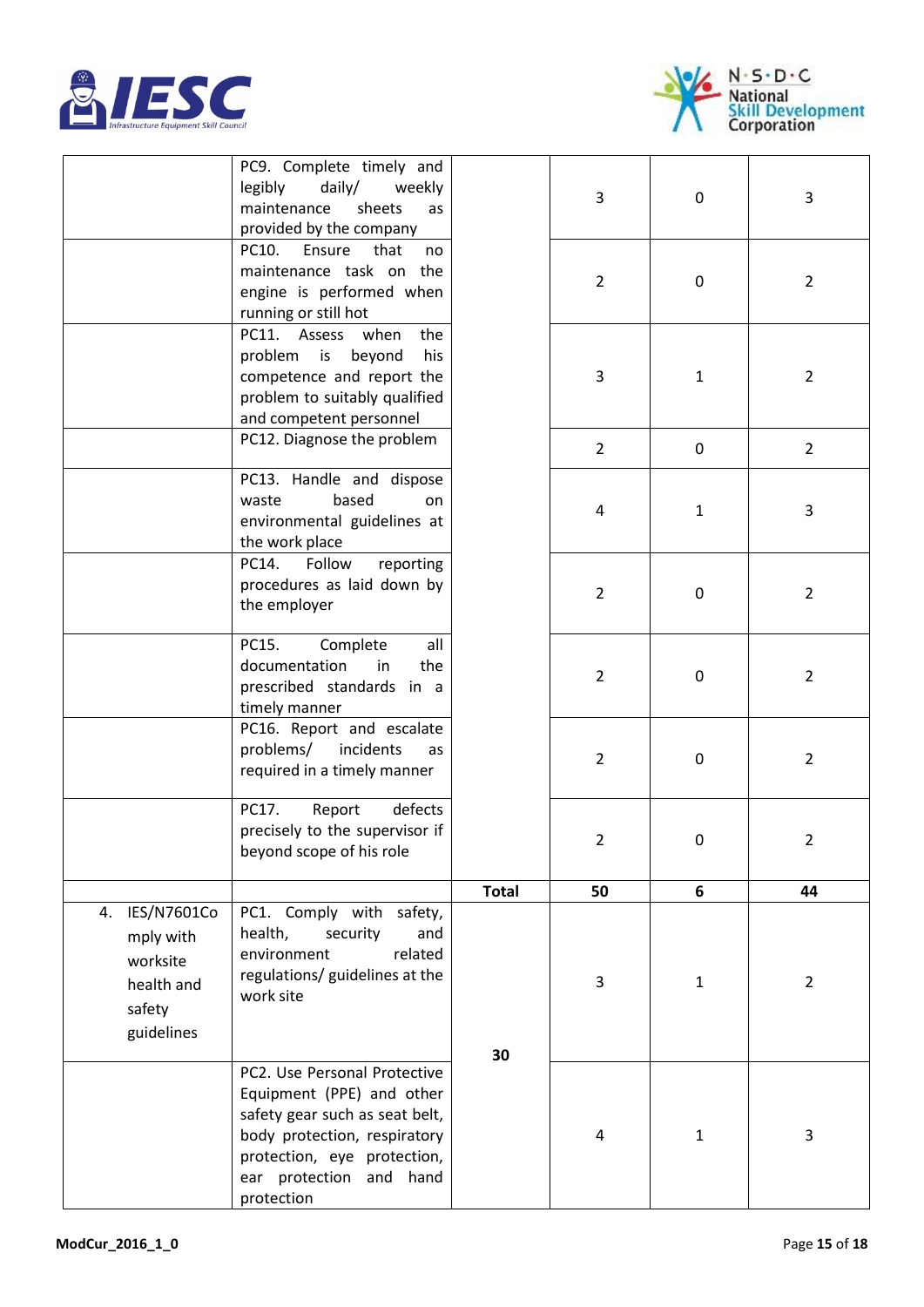



| PC3. Follow safety measures<br>during operations to ensure<br>that the health and safety of<br>self or others (including<br>members of the public) is not<br>at risk          |              | $\overline{2}$ | 0            | $\overline{2}$ |
|-------------------------------------------------------------------------------------------------------------------------------------------------------------------------------|--------------|----------------|--------------|----------------|
| PC4. Carry out operations as<br>per the manufacturer's and<br>worksite related health and<br>safety guidelines                                                                |              | 3              | $\mathbf{1}$ | $\overline{2}$ |
| PC5. Handle the transport,<br>storage and disposal of<br>hazardous<br>materials<br>and<br>waste in compliance with<br>worksite health, safety and<br>environmental guidelines |              | 4              | $\mathbf{1}$ | 3              |
| PC6.<br>Follow<br>safety<br>regulations and procedures<br>with regard to worksite<br>hazards and risks                                                                        |              | $\overline{2}$ | 0            | $\overline{2}$ |
| PC7. Operate various grades<br>of fire extinguishers, as<br>applicable                                                                                                        |              | 3              | 0            | 3              |
| PC8.<br>Support<br>in<br>administering basic first aid<br>and report to concerned<br>team members, as required,<br>in case of an accident                                     |              | 3              | $\mathbf{1}$ | $\overline{2}$ |
| PC9. Respond promptly and<br>appropriately to an accident/<br>incident<br>or<br>emergency<br>situation, within limits of<br>your role and responsibility                      |              | $\overline{2}$ | 0            | $\overline{2}$ |
| PC10. Record and report<br>details related to operations,<br>incidents or accidents, as<br>applicable                                                                         |              | $\overline{4}$ | $\mathbf{1}$ | 3              |
|                                                                                                                                                                               | <b>Total</b> | 30             | 6            | 24             |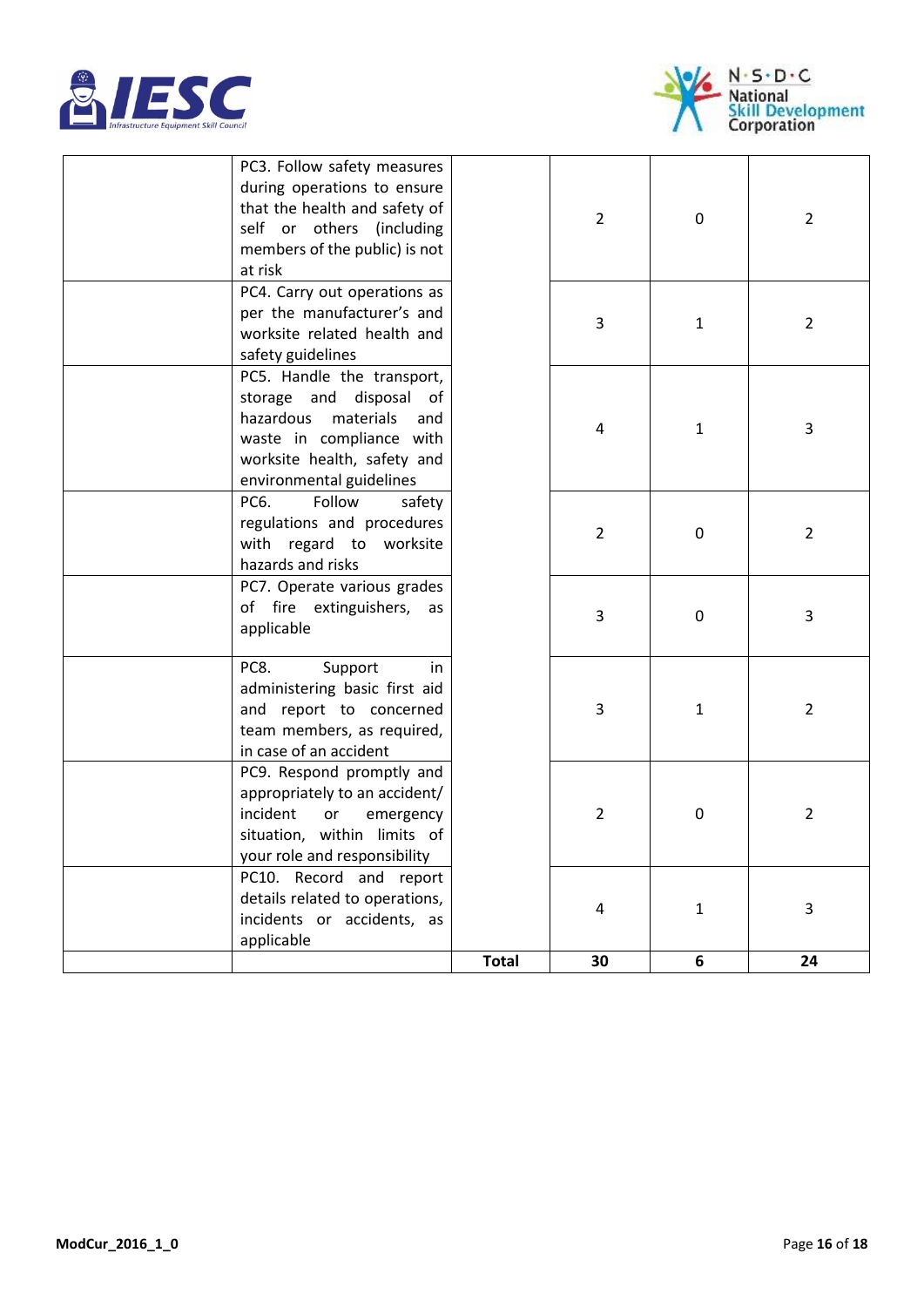



## **Annexure2 Trainer Pre-requisites for Job role: "Compactor Operator" Mapped to Qualification Pack: "IESC/Q0106 Version 1.0"**

| Sr.<br><b>No</b><br>$\bullet$ | Area                                                          | <b>Details</b>                                                                                                                                                                                                                                             |
|-------------------------------|---------------------------------------------------------------|------------------------------------------------------------------------------------------------------------------------------------------------------------------------------------------------------------------------------------------------------------|
| 1                             | <b>Description</b>                                            | To deliver accredited training service, mapping to the curriculum detailed above, in<br>accordance with the Qualification Pack "IES/Q0106 Version 1.0".                                                                                                    |
| $\overline{2}$                | <b>Personal Attributes</b>                                    | Aptitude for conducting training, with strong communication and interpersonal skills.<br>Passion for training and developing others; well-organised; and a team player.<br>Eager to learn and keep oneself updated with the latest in the mentioned field. |
| 3                             | <b>Minimum</b><br><b>Educational</b><br><b>Qualifications</b> | Class 8 <sup>th</sup> . Desirable Class 10 <sup>th</sup>                                                                                                                                                                                                   |
| 4a                            | Domain<br><b>Certification</b>                                | Certified for Job Role: "Compactor Operator" mapped to QP: "IES/Q0106 - Version 1.0".<br>Minimum accepted score 70%.<br>Desired: Certification Training in Compactor Operations                                                                            |
| 4b                            | Platform<br><b>Certification</b>                              | Certified for Job Role: "Compactor Trainer" mapped to Qualification Pack: SSC/1402.<br>Minimum accepted score 70%.                                                                                                                                         |
| 5                             | <b>Experience</b>                                             | Around 3 to 4 year's site experience in compactor operations.<br>$\bullet$<br>Desirable: Should have conducted O and M programs at work sites.<br>$\bullet$                                                                                                |